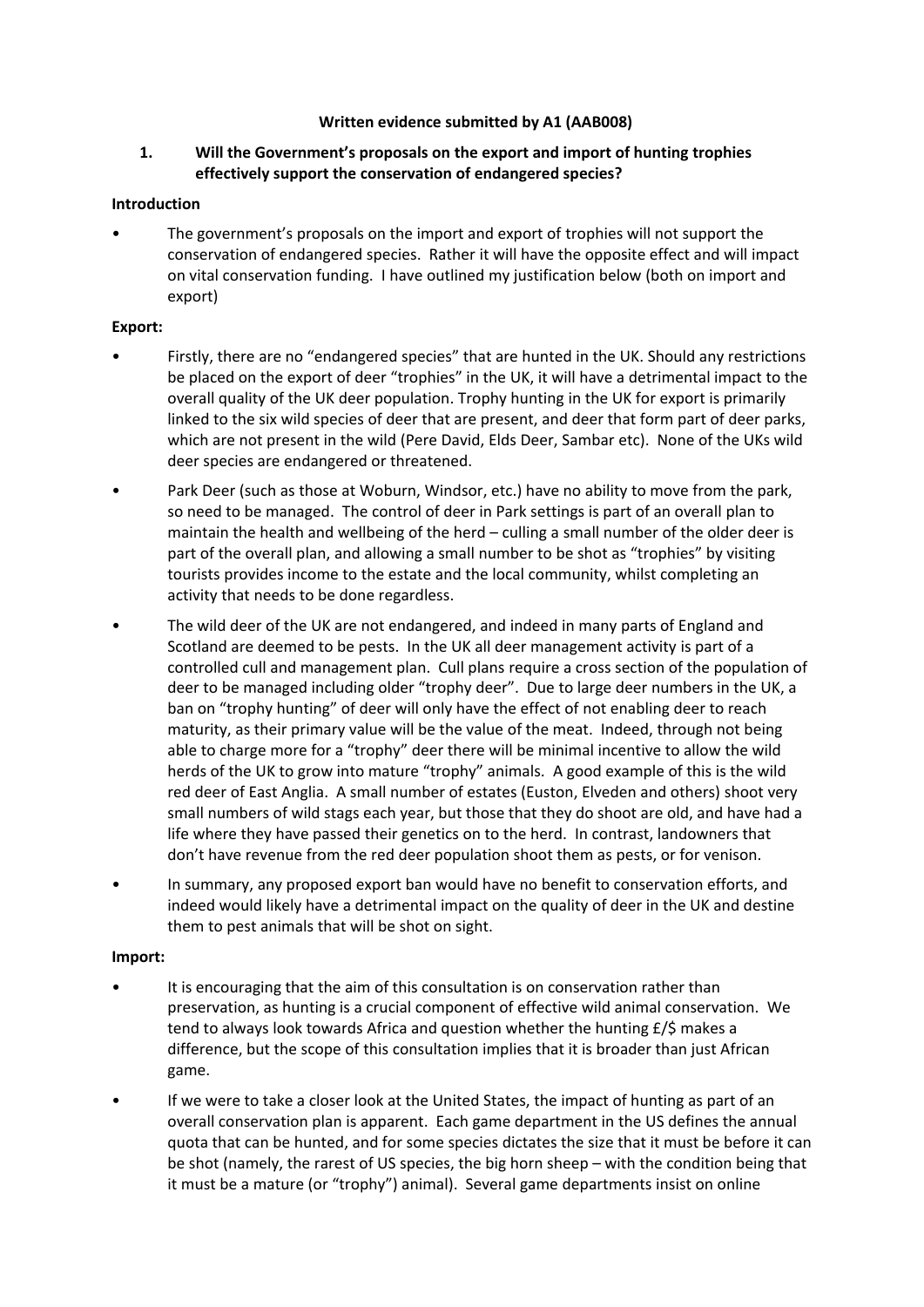training and familiarisation to ensure that hunters understand how to effectively age animals. The game departments of the US receive a significant proportion of revenue from hunting licences, and numbers of licences and permits are allocated by the holding capacity of the region. Often there are limited permits, and hunters will wait 20+ years to draw a coveted permit for the best regions that produce the best quality animals – paying each year to enter the ballot for a permit, until they eventually draw.

- In the US it is widely accepted that hunters' dollars have re-built populations of bison, sheep, elk, and deer. Yet this proposed legislation could penalise a British hunter wishing to import his elk antlers after paying substantial sums to support the US game departments conservation efforts.
- The same model applies almost universally around the world, but Western animal right groups and governments don't seem willing to trust African conservationists, despite numbers of large game (specifically in Southern Africa where there is a buoyant hunting industry), are increasing. In contrast, counties that have closed hunting have seen animal populations decline mainly due to habitat loss through turning wilderness into agricultural use. Sadly, most non-hunters will never venture outside of a national park to see the impact that this lack of funding has on local communities, and the game that used to co-exist with them. Whereas initiatives such as CAMPFIRE in Zimbabwe incentivise local communities to keep land wild, and to tolerate game, and in return they receive a proportion of hunting revenues.

#### **Summary:**

- If any ban on the import of trophies assumes that the killing of certain species will suddenly stop is short-sighted. In Botswana it has been illegal to shoot lions for trophies for some years, but it is perfectly legal to shoot them if they are predating livestock. Large predators would be tolerated and indeed encouraged if the farmer had the ability to receive income from strictly controlled sport hunting.
- In Namibia which has the largest population of black rhino and is the only country to allow sport hunting of small numbers of rhino – old black rhinoceros become aggressive and a danger to younger animals. They are past breeding age, so are shot to ensure that they don't wound or kill younger breeding animals. Prior to a CITES quota being applied to these bulls, they would be shot by the government game department. In doing so, there would be no revenue brought into the Game Department, whilst still resulting in the rhino being shot – whether by a wealthy foreign hunter, or a government game scout.
- Any proposed ban would also show a level of ignorance from the UK government in not understanding how precious wildlife resources are managed, and how solutions are put in place to ensure that people and wild game can co-exist outside of national parks.

## **2. Should there be different rules for the trade in animal trophies depending on the setting in which the animal was hunted?**

 No. Assuming the question refers to the so-called "canned" hunting, we should be cautious in defining what issue we are trying to resolve. In many parts of the world (the UK included), large pieces of land are fenced – this is to either keep animals in (deer parks, game ranches, etc.); or keep animals away from forestry or crops (deer fencing); or to keep poachers out and enable effective counting and control of the species within the fenced area (ensuring known numbers, accurate information on numbers that can be taken, etc.). The fencing of properties does not have any detrimental impact on the animals assuming that the piece of land is big enough and has sufficient natural resources for the game. The size of fenced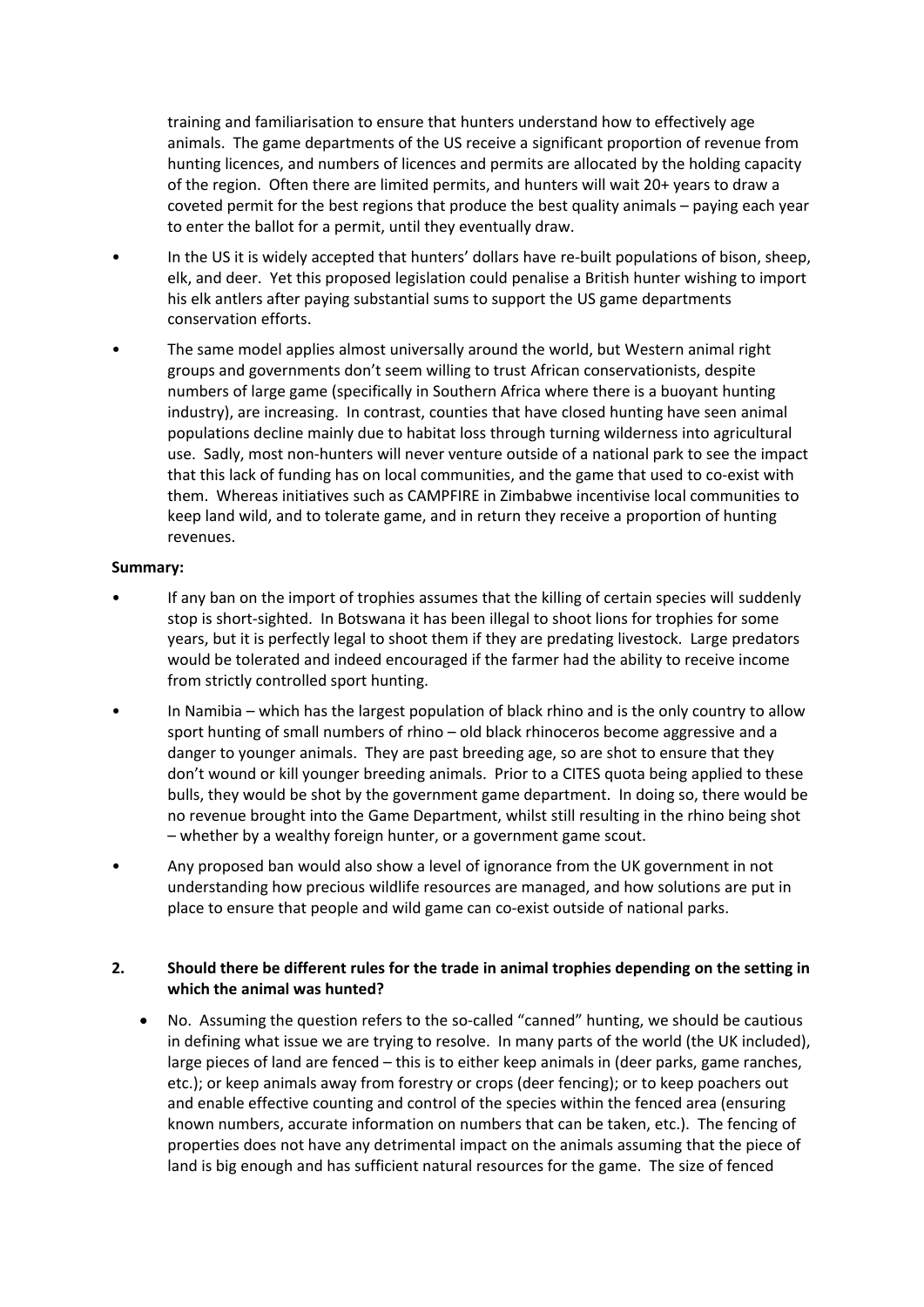areas varies according to the country – the UK being a smaller country may have small deer parks of 100 acres; whereas in Australia, Argentina, the US, and Southern Africa where hunting takes place on enclosed areas, these areas may extend to several hundred thousand acres.

- The biggest threat to wildlife is the loss of suitable habitat. The success of much of Southern Africa's species has been as a result of re-wilding farmland to make it more suitable for game animals. *Creating habitat rather than destroying it!* Game animals are hardier than cattle, have more tourist appeal (hunting as well as photographic safaris), and create less impact on the environment. However, to be successful in the development of "game farming" the game must be owned by the landowner, hence the need to fence. Hulne Park in Northumberland is a good example of a UK enclosed area – 5000 acres of walled forest and moorland, that is home to red deer and fallow. These deer aren't wild because they are behind an ancient wall, but you would struggle to notice any difference – other than they are easier to manage within an enclosed area.
- We often think of fenced hunting as "canned lion" shooting in small areas where the lion has just been released from a cage. This may indeed happen, but this is a very small proportion of the hunting that takes place in Africa, the UK, Europe, US, or anywhere for that matter. If the consultation intends to consider whether "canned lion hunting" should be banned, they will find that a large proportion of the hunting community have already opposed the hunting of large carnivores in enclosed areas, and there is current legislation being passed in South Africa to ban the practice. This legislation will have no bearing on "canned lions" but will unfairly penalise those landowners who have created habitat for wild game rather than put it under the plough and shoot wildlife as a pest.

# **3. What are the possible unintended consequences of the proposals, for example in relation to animal trophies that pre-date the legislation?**

- The unintended consequences of any legislation will be:
	- o In the event of an export ban on British trophies, the result will be a loss of income to rural communities. Possibly the greater impact will be on the population of UK deer themselves – trophy deer are deer that have been allowed to grow; have been allowed to cause damage to crops and forestry; are managed to pass their genes on to another generation of deer to create better quality antlers. In a world where no one wants those antlers or heads, all deer will find themselves in the gunsights before they get to an age that carries quality antlers.
	- o The unintended consequences of an import ban would be loss of income to overseas rural communities; increase in land use for agriculture; loss of interest in preserving game as it eats crops; less desire to stop poaching; increase in bushmeat trade as animals aren't viewed as valuable to visiting hunters but provide much needed protein.
- The question references pre-dated trophies. This implies there could be a ban on existing or antique trophies, which seems bizarre. Firstly, there is no register of such trophies, and everything from The Natural History Museum at one end the spectrum, to pubs, antique shops, and personal collections will fall in between. Any ban on the ownership of trophies would be impossible to police and won't "turn the clock back" on the animal being killed – the antique tiger skin that was shot in the 1800's died a long time ago.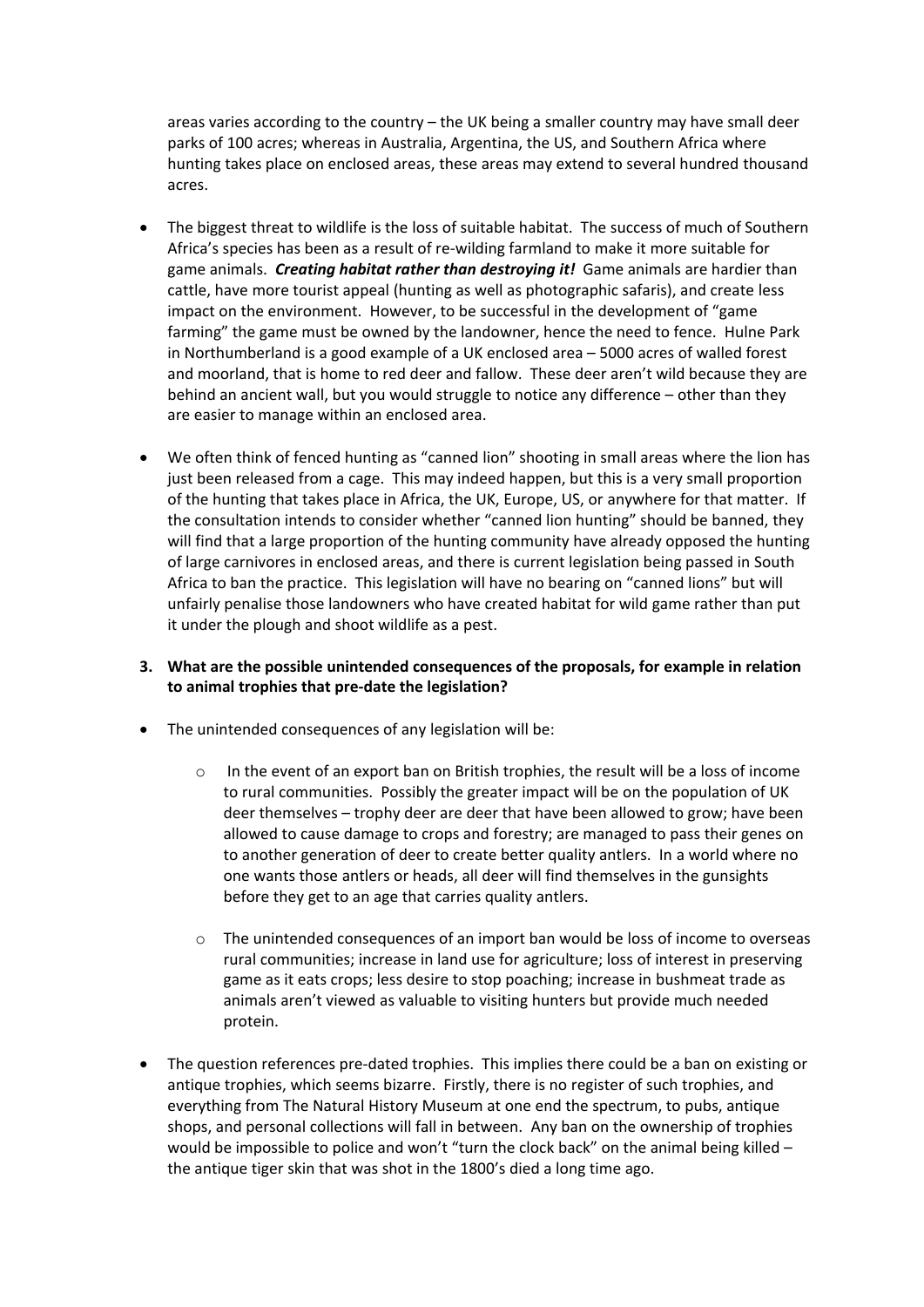The other unintended consequence is that the UK is taking a position on the world stage of "we know best" when many wildlife departments across the globe have very wellestablished controls in place, and hunting (and specifically "trophy" hunting) is a significant source of income. So, this legislation will give more credibility to Ricky Gervais than most wildlife biologists, and front-line game wardens in the world. It will also have a negative impact on our own deer conservation efforts which seems peculiar – we pass legislation with the intent of protecting animals, whereas the consequences will be the complete opposite.

# **4. How effective are current measures on the trade in trophies of hunting, including how they support conservation?**

- The current controls are well established and robust. All examples of trophy hunts that have made news headlines have been hunted, exported, and imported legally. The fact that people may not understand or like hunting as a mechanism for conservation and revenue generation, shouldn't detract from the reality that hunting is well regulated, and there are significant controls in place.
- Depending on what country an animal is hunted in, it will require significant authorisations before it can be exported to the UK:
	- $\circ$  A valid hunting licence or permit to show that the hunt was conducted legally and that it was taken as part of an approved quota. Depending on the species the quota is set by CITES, by the government game department, or by the landowner.
	- $\circ$  If an animal is governed by CITES or any other body, a certificate from that body is required to confirm that the animal formed part of the allocated quota.
	- $\circ$  Veterinary checks are required to ensure that the skin, bones, antlers, are free from animal borne diseases. Veterinary checks are required when the animal clears customs in the UK.

## **Summary:**

 In exporting wild game, there are several controls and checks to ensure that the species was hunted legally. On return to the UK the checks are solely on whether there is a CITES permit and whether the animal is safe to be brought into the UK (that is has appropriate veterinary checks). Almost universally, the export controls from the host country are significantly more robust than those applied at entry to the UK. The UK government should be comforted that most countries where trophies are exported from have significantly more control in ensuring that the species were hunted legally.

# **5. What will be the impact of the proposed domestic ban on advertising and offering for sale overseas attractions, activities or experiences that involve the unacceptable treatment of animals?**

- I shall only comment on a ban on advertising or selling of hunting overseas. Otherwise, I would be drawn on the ineffectiveness of any proposed legislation on overseas farming practices, and other activities that we would have limited ability to police or determine what is "right".
- With regards to the marketing and selling of hunting, the banning of it would be completely pointless. Firstly, we have limited ability to police the internet so I am unsure of how it